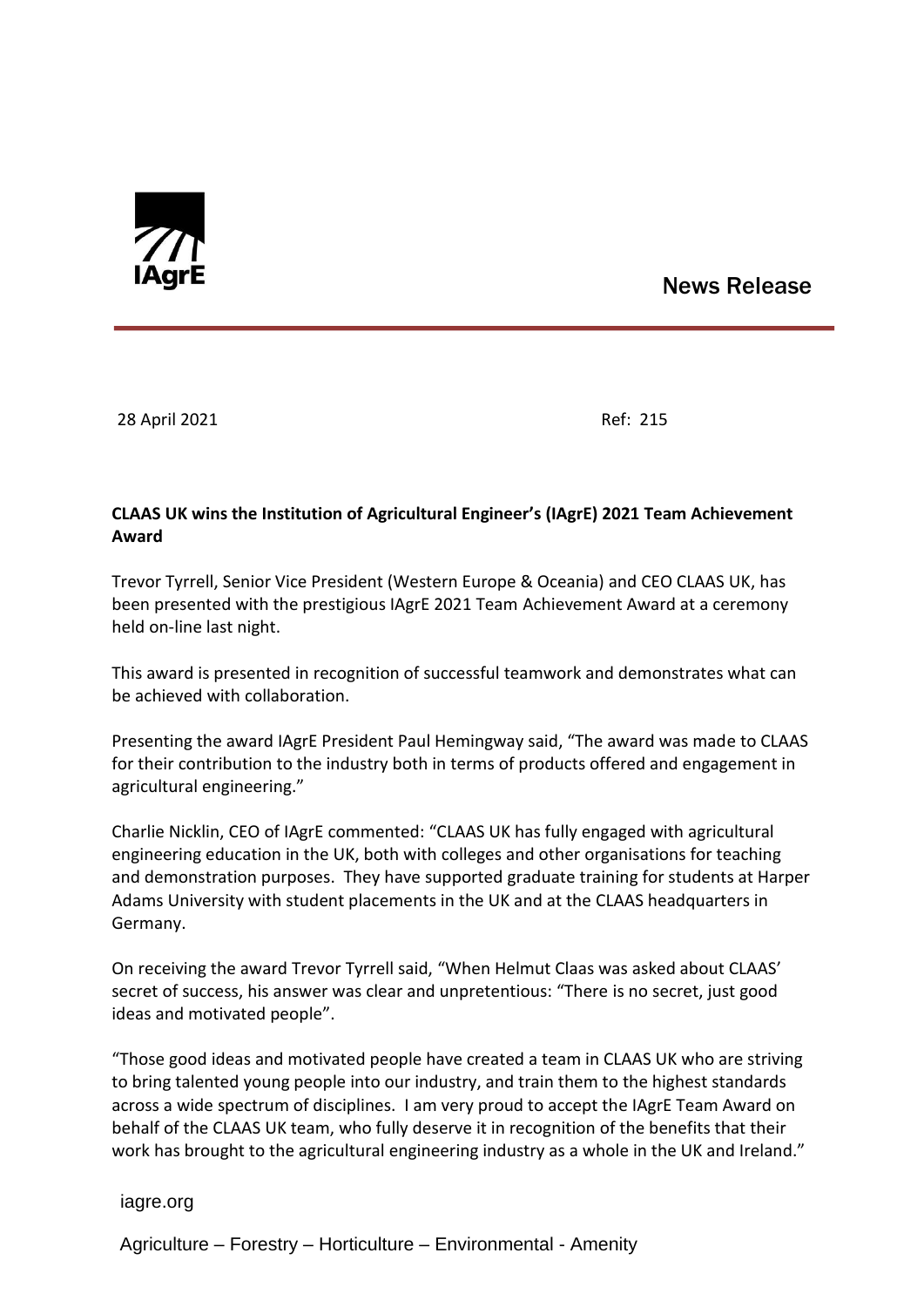Their staff have also been committed to service technician education through contribution to the Landbased Engineering Education and Training Committee LE-TEC and led by Trevor Tyrrell are a very worthy recipient of the IAgrE 2021 Award."

Ends



**[Click here to download the image](http://www.iagre.org/upload/1619595131.JPG)**



**Trevor Tyrrell – [click here to download image](http://www.iagre.org/upload/1619595216.jpg)**

## **For Information**

#### **IAgrE:**

IAgrE is the professional body for scientists, technologists, engineers, academics, managers and students working in the landbased sector and has an international membership base.

As a licensed body of the Engineering Council (EngC) and a founding Constituent Body of The Society for the Environment (SocEnv), IAgrE registers suitably experienced professionals as Chartered Engineers, Chartered Environmentalists, Incorporated Engineers and Engineering Technicians.

 iagre.org IAgrE is a Licensed Body of the Engineering Council and a founding constituent body of the

Agriculture – Forestry – Horticulture – Environmental - Amenity